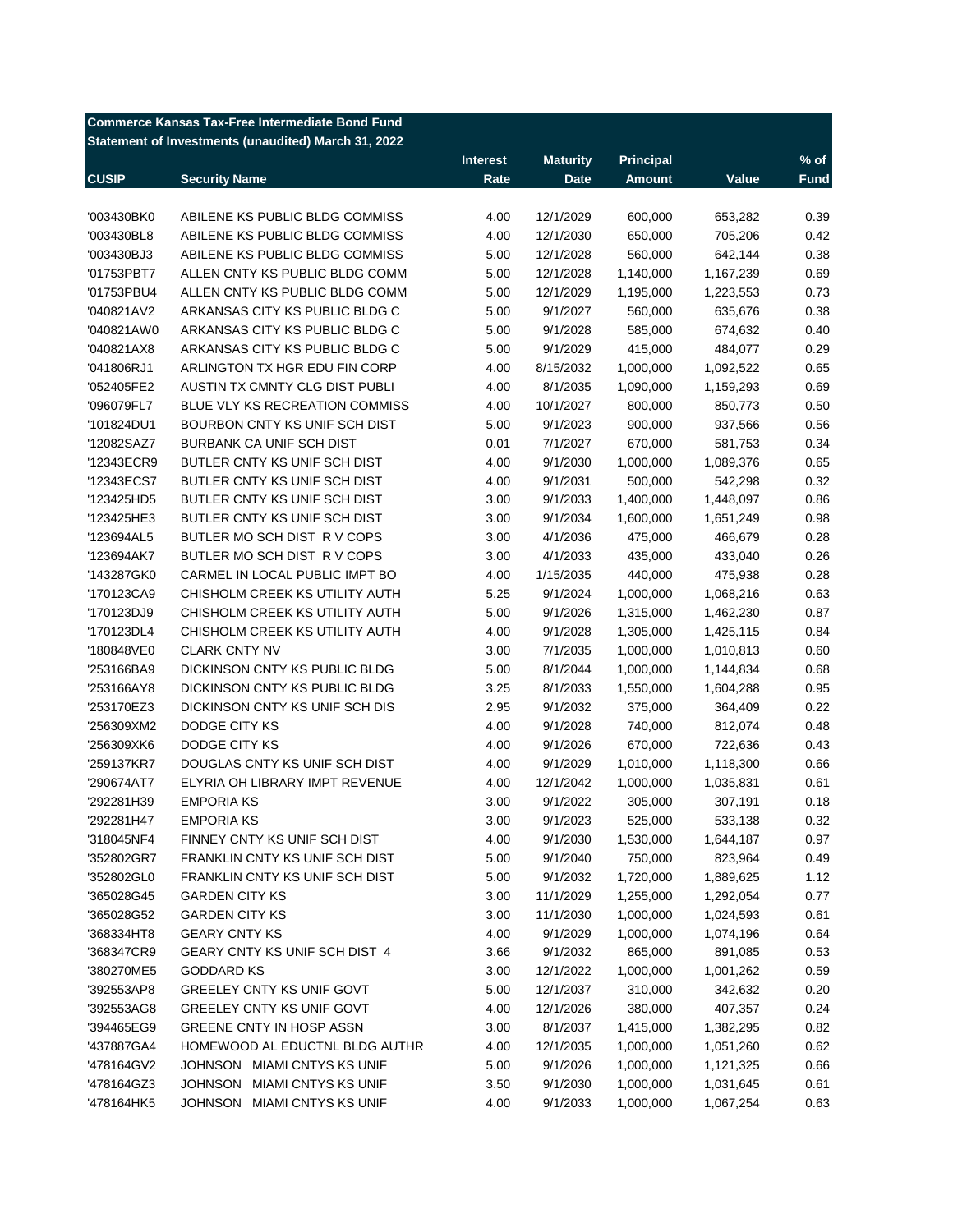| <b>Commerce Kansas Tax-Free Intermediate Bond Fund</b> |                                  |                 |                      |                        |           |              |  |
|--------------------------------------------------------|----------------------------------|-----------------|----------------------|------------------------|-----------|--------------|--|
| Statement of Investments (unaudited) March 31, 2022    |                                  |                 |                      |                        |           |              |  |
|                                                        |                                  | <b>Interest</b> | <b>Maturity</b>      | <b>Principal</b>       |           | $%$ of       |  |
| <b>CUSIP</b>                                           | <b>Security Name</b>             | Rate            | <b>Date</b>          | <b>Amount</b>          | Value     | <b>Fund</b>  |  |
| '478164JT4                                             | JOHNSON MIAMI CNTYS KS UNIF      | 4.00            | 9/1/2032             | 1,000,000              | 1,079,313 | 0.64         |  |
| '47844PKV6                                             | <b>JOHNSON CNTY KS</b>           | 4.00            | 9/1/2034             | 2,000,000              | 2,170,251 | 1.29         |  |
| '47849KEX5                                             | JOHNSON CNTY KS PARK RECREAT     | 4.00            | 9/1/2023             | 1,000,000              | 1,009,019 | 0.60         |  |
| '478740SF1                                             | JOHNSON CNTY KS UNIF SCH DIST    | 4.00            | 10/1/2035            | 1,000,000              | 1,067,296 | 0.63         |  |
| '478710TV8                                             | JOHNSON CNTY KS UNIF SCH DIST    | 5.00            | 10/1/2022            | 2,395,000              | 2,440,345 | 1.45         |  |
| '478710XD3                                             | JOHNSON CNTY KS UNIF SCH DIST    | 4.00            | 10/1/2036            | 1,500,000              | 1,583,786 | 0.94         |  |
| '478718Q51                                             | JOHNSON CNTY KS UNIF SCH DIST    | 4.00            | 9/1/2031             | 1,000,000              | 1,076,813 | 0.64         |  |
| '478718S75                                             | JOHNSON CNTY KS UNIF SCH DIST    | 4.00            | 9/1/2029             | 1,000,000              | 1,080,753 | 0.64         |  |
| '478740TD5                                             | JOHNSON CNTY KS UNIF SCH DIST    | 4.00            | 10/1/2030            | 630,000                | 681,683   | 0.40         |  |
| '484678CN5                                             | KANSAS CITY KS CMNTY CLG DISTC   | 4.00            | 4/1/2026             | 350,000                | 372,672   | 0.22         |  |
| '484678CV7                                             | KANSAS CITY KS CMNTY CLG DISTC   | 2.45            | 4/1/2027             | 605,000                | 585,455   | 0.35         |  |
| '484678CJ4                                             | KANSAS CITY KS CMNTY CLG DISTC   | 4.00            | 4/1/2022             | 700,000                | 700,000   | 0.41         |  |
| '484678CL9                                             | KANSAS CITY KS CMNTY CLG DISTC   | 4.00            | 4/1/2024             | 545,000                | 564,733   | 0.33         |  |
| '484678CK1                                             | KANSAS CITY KS CMNTY CLG DISTC   | 4.00            | 4/1/2023             | 945,000                | 965,080   | 0.57         |  |
| '484678CM7                                             | KANSAS CITY KS CMNTY CLG DISTC   | 4.00            | 4/1/2025             | 1,000,000              | 1,050,125 | 0.62         |  |
| '485424QK4                                             | KANSAS ST DEPT OF TRANSPRTN HI   | 5.00            | 9/1/2029             | 1,250,000              | 1,368,514 | 0.81         |  |
| '485424QQ1                                             | KANSAS ST DEPT OF TRANSPRTN HI   | 5.00            | 9/1/2034             | 1,110,000              | 1,213,324 | 0.72         |  |
| '485424RE7                                             | KANSAS ST DEPT OF TRANSPRTN HI   | 5.00            | 9/1/2027             | 1,000,000              | 1,146,083 | 0.68         |  |
| '485424RK3                                             | KANSAS ST DEPT OF TRANSPRTN HI   | 5.00            | 9/1/2032             | 1,250,000              | 1,425,742 | 0.85         |  |
| '48542ADK4                                             | KANSAS ST DEV FIN AUTH HOSP RE   | 5.00            | 11/15/2032           | 2,770,000              | 2,782,597 | 1.65         |  |
| '48542RUM4                                             | KANSAS ST DEV FIN AUTH REVENUE   | 3.13            | 5/1/2050             | 440,000                | 381,818   | 0.23         |  |
| '48542RUN2                                             | KANSAS ST DEV FIN AUTH REVENUE   | 3.13            | 5/1/2051             | 455,000                | 392,090   | 0.23         |  |
| '485429T53                                             | KANSAS ST DEV FIN AUTH REVENUE   | 5.00            | 4/1/2030             | 1,000,000              | 1,029,231 | 0.61         |  |
| '4854292N3                                             | KANSAS ST DEV FIN AUTH REVENUE   | 4.00            | 3/1/2031             | 2,000,000              | 2,055,086 | 1.22         |  |
| '48542RMX9                                             | KANSAS ST DEV FIN AUTH REVENUE   | 2.00            | 5/1/2031             | 1,910,000              | 1,819,072 | 1.08         |  |
| '48542REG5                                             | KANSAS ST DEV FIN AUTH REVENUE   | 3.00            | 11/1/2032            | 1,895,000              | 1,931,354 | 1.14         |  |
| '48542RQZ0                                             | KANSAS ST DEV FIN AUTH REVENUE   | 3.00            | 6/1/2035             | 2,685,000              | 2,715,141 | 1.61         |  |
| '508759KS5                                             | LAKE CNTY IL CMNTY CONSOL SCH    | 4.00            | 1/1/2033             | 1,000,000              | 1,069,124 | 0.63         |  |
|                                                        | LAWRENCE KS HOSP REVENUE         |                 |                      |                        |           |              |  |
| '520134FS1                                             | LAWRENCE KS HOSP REVENUE         | 4.00            | 7/1/2037<br>7/1/2032 | 1,335,000<br>1,715,000 | 1,423,617 | 0.84<br>1.15 |  |
| '520134FW2                                             | LEAVENWORTH CNTY KS UNIF SCH D   | 5.00            |                      |                        | 1,941,291 |              |  |
| '522226HQ5                                             |                                  | 4.00            | 9/1/2026             | 1,000,000              | 1,072,021 | 0.64         |  |
| '522223FG6                                             | LEAVENWORTH CNTY KS UNIF SCH D   | 4.00            | 9/1/2026             | 500,000                | 505,724   | 0.30         |  |
| '522210KT9                                             | LEAVENWORTH CNTY KS UNIF SCH D   | 4.00            | 9/1/2038             | 500,000                | 540,157   | 0.32         |  |
| '522210KL6                                             | LEAVENWORTH CNTY KS UNIF SCH D   | 4.00            | 9/1/2031             | 1,165,000              | 1,248,904 | 0.74         |  |
| '551845GQ7                                             | LYON CNTY KS UNIF SCH DIST 25    | 4.00            | 9/1/2033             | 1,050,000              | 1,137,158 | 0.67         |  |
| '56301PBF8                                             | <b>MANHATTAN KS HOSP REVENUE</b> | 5.00            | 11/15/2029           | 2,000,000              | 2,044,835 | 1.21         |  |
| '564538CP9                                             | MANTECA CA UNIF SCH DIST         | 0.00            | 8/1/2028             | 2,000,000              | 1,678,412 | 0.99         |  |
| '57947PDY3                                             | MCCLAIN CNTY OK ECON DEV AUTH    | 4.00            | 9/1/2032             | 1,000,000              | 1,098,841 | 0.65         |  |
| '593312HT1                                             | MIAMI CNTY KS UNIF SCH DIST 4    | 3.00            | 9/1/2038             | 500,000                | 507,479   | 0.30         |  |
| '593312HV6                                             | MIAMI CNTY KS UNIF SCH DIST 4    | 3.00            | 9/1/2040             | 380,000                | 380,726   | 0.23         |  |
| '593312HW4                                             | MIAMI CNTY KS UNIF SCH DIST 4    | 3.00            | 9/1/2041             | 400,000                | 394,998   | 0.23         |  |
| '593312HU8                                             | MIAMI CNTY KS UNIF SCH DIST 4    | 3.00            | 9/1/2039             | 250,000                | 252,246   | 0.15         |  |
| '60039GBB8                                             | MILLEDGEVILLE BALDWIN CNTY G     | 5.00            | 6/15/2034            | 745,000                | 866,545   | 0.51         |  |
| '60636SKF0                                             | MISSOURI ST DEV FIN BRD INFRAS   | 3.00            | 4/1/2023             | 300,000                | 302,819   | 0.18         |  |
| '60636SKG8                                             | MISSOURI ST DEV FIN BRD INFRAS   | 3.00            | 4/1/2024             | 305,000                | 309,113   | 0.18         |  |
| '60636SKJ2                                             | MISSOURI ST DEV FIN BRD INFRAS   | 3.00            | 4/1/2026             | 325,000                | 330,733   | 0.20         |  |
| '60636SKH6                                             | MISSOURI ST DEV FIN BRD INFRAS   | 3.00            | 4/1/2025             | 315,000                | 320,262   | 0.19         |  |
| '60636SKK9                                             | MISSOURI ST DEV FIN BRD INFRAS   | 3.00            | 4/1/2027             | 335,000                | 341,193   | 0.20         |  |
| '612888CB1                                             | MONTEZUMA KS UNIF SCH DIST 37    | 3.00            | 9/1/2041             | 1,850,000              | 1,826,867 | 1.08         |  |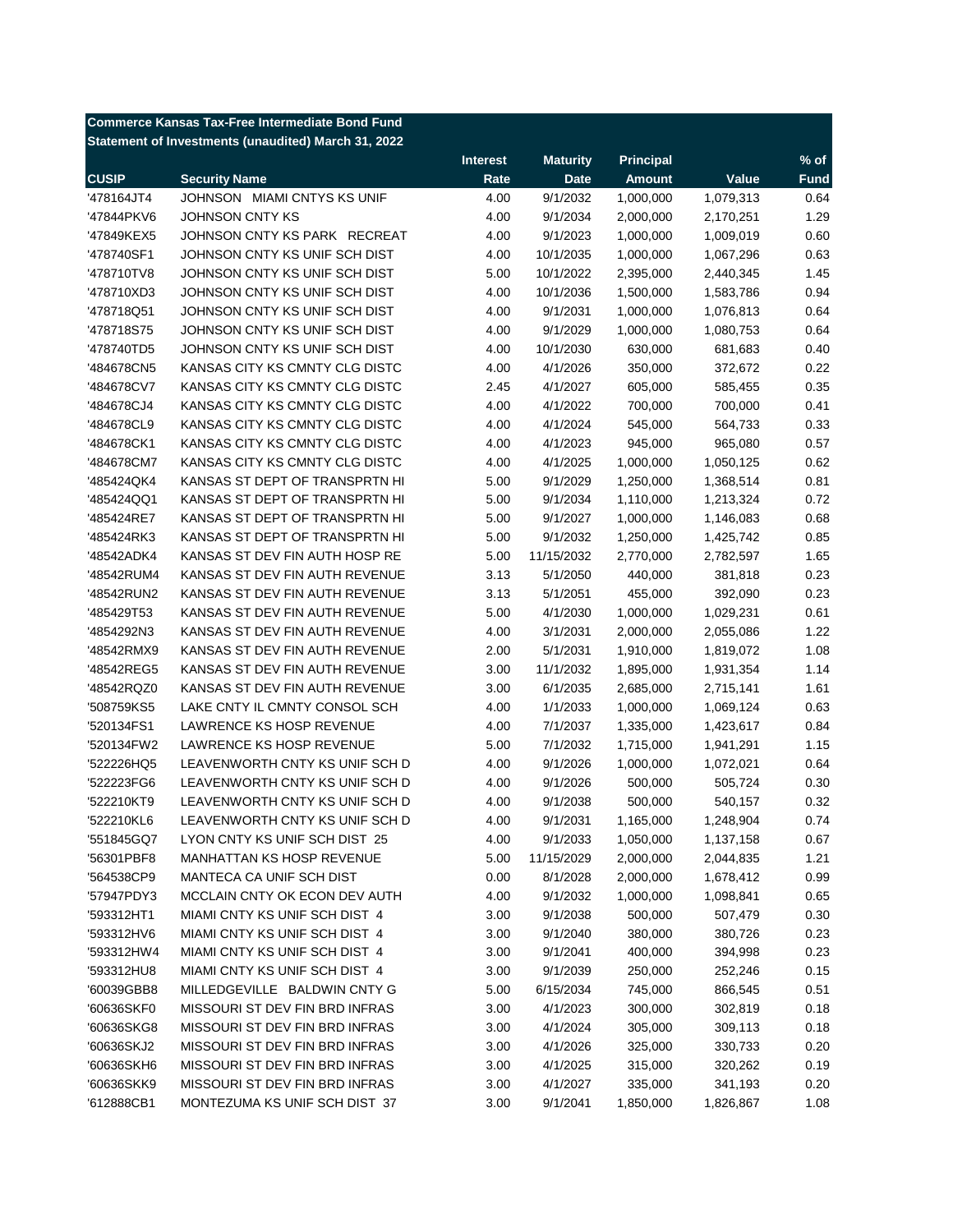| <b>Commerce Kansas Tax-Free Intermediate Bond Fund</b> |                                |                 |                 |                  |           |             |  |  |
|--------------------------------------------------------|--------------------------------|-----------------|-----------------|------------------|-----------|-------------|--|--|
| Statement of Investments (unaudited) March 31, 2022    |                                |                 |                 |                  |           |             |  |  |
|                                                        |                                | <b>Interest</b> | <b>Maturity</b> | <b>Principal</b> |           | $%$ of      |  |  |
| <b>CUSIP</b>                                           | <b>Security Name</b>           | Rate            | <b>Date</b>     | <b>Amount</b>    | Value     | <b>Fund</b> |  |  |
| '625778VX0                                             | <b>MULVANE KS</b>              | 5.00            | 9/1/2025        | 500,000          | 551,048   | 0.33        |  |  |
| '652861W92                                             | <b>NEWTON KS</b>               | 3.00            | 9/1/2027        | 1,555,000        | 1,573,091 | 0.93        |  |  |
| '652861X26                                             | <b>NEWTON KS</b>               | 3.00            | 9/1/2028        | 1,180,000        | 1,192,262 | 0.71        |  |  |
| '687635DL3                                             | <b>OSAGE CNTY KS</b>           | 3.00            | 9/1/2041        | 575,000          | 582,167   | 0.35        |  |  |
| '687635DJ8                                             | <b>OSAGE CNTY KS</b>           | 3.00            | 9/1/2036        | 570,000          | 581,934   | 0.34        |  |  |
| '687635DK5                                             | <b>OSAGE CNTY KS</b>           | 3.00            | 9/1/2038        | 350,000          | 356,889   | 0.21        |  |  |
| '705888CB9                                             | PELL CITY AL SPL CARE FACS FIN | 5.00            | 12/1/2031       | 1,000,000        | 1,164,758 | 0.69        |  |  |
| '759815DF7                                             | RENO CNTY KS UNIF SCH DIST 31  | 4.00            | 9/1/2026        | 1,930,000        | 1,952,493 | 1.16        |  |  |
| '766651QV8                                             | RILEY CNTY KS UNIF SCH DIST 3  | 3.00            | 9/1/2030        | 170,000          | 177,040   | 0.10        |  |  |
| '766651QW6                                             | RILEY CNTY KS UNIF SCH DIST 3  | 3.00            | 9/1/2030        | 1,830,000        | 1,885,504 | 1.12        |  |  |
| '794811LC1                                             | SALINA KS WTR SWR REVENUE      | 3.00            | 10/1/2027       | 495,000          | 508,796   | 0.30        |  |  |
| '794811LD9                                             | SALINA KS WTR SWR REVENUE      | 3.00            | 10/1/2028       | 350,000          | 358,291   | 0.21        |  |  |
| '794811LE7                                             | SALINA KS WTR SWR REVENUE      | 3.00            | 10/1/2029       | 300,000          | 306,397   | 0.18        |  |  |
| '798755BN3                                             | SAN MARCOS CA UNIF SCH DIST    | 0.00            | 8/1/2024        | 2,275,000        | 2,165,405 | 1.28        |  |  |
| '809510DZ0                                             | SCOTT CNTY KS UNIF SCH DIST 4  | 5.00            | 9/1/2028        | 920,000          | 1,010,730 | 0.60        |  |  |
| '809510EA4                                             | SCOTT CNTY KS UNIF SCH DIST 4  | 5.00            | 9/1/2029        | 965,000          | 1,060,168 | 0.63        |  |  |
| '815662JB8                                             | SEDGWICK CNTY KS UNIF SCH DIST | 4.00            | 9/1/2025        | 800,000          | 838,771   | 0.50        |  |  |
| '815662JC6                                             | SEDGWICK CNTY KS UNIF SCH DIST | 4.00            | 9/1/2026        | 1,500,000        | 1,572,333 | 0.93        |  |  |
| '815628HG0                                             | SEDGWICK CNTY KS UNIF SCH DIST | 4.00            | 10/1/2031       | 1,000,000        | 1,121,450 | 0.66        |  |  |
| '815628HF2                                             | SEDGWICK CNTY KS UNIF SCH DIST | 4.00            | 10/1/2030       | 1,000,000        | 1,116,826 | 0.66        |  |  |
| '815668MB1                                             | SEDGWICK CNTY KS UNIF SCH DIST | 4.00            | 10/1/2029       | 1,300,000        | 1,404,327 | 0.83        |  |  |
| '815645PH3                                             | SEDGWICK CNTY KS UNIF SCH DIST | 3.00            | 11/1/2032       | 985,000          | 990,542   | 0.59        |  |  |
| '815670NA8                                             | SEDGWICK CNTY KS UNIF SCH DIST | 4.00            | 9/1/2029        | 715,000          | 783,105   | 0.46        |  |  |
| '815670MX9                                             | SEDGWICK CNTY KS UNIF SCH DIST | 3.00            | 9/1/2026        | 300,000          | 311,779   | 0.18        |  |  |
| '815904DQ7                                             | SEDGWICK CNTY KS UNIF SCH DIST | 1.74            | 9/1/2028        | 440,000          | 412,557   | 0.24        |  |  |
| '815904DR5                                             | SEDGWICK CNTY KS UNIF SCH DIST | 3.00            | 9/1/2028        | 885,000          | 915,003   | 0.54        |  |  |
| '815662KV2                                             | SEDGWICK CNTY KS UNIF SCH DIST | 5.00            | 9/1/2034        | 1,425,000        |           | 0.91        |  |  |
| '818461GR0                                             | SEWARD CNTY KS UNIF SCH DIST   | 5.00            |                 | 1,000,000        | 1,527,082 | 0.60        |  |  |
|                                                        | SEWARD CNTY KS UNIF SCH DIST   | 4.00            | 9/1/2023        | 1,000,000        | 1,015,715 | 0.64        |  |  |
| '818461HY4                                             | SEWARD CNTY KS UNIF SCH DIST   |                 | 9/1/2028        |                  | 1,081,982 | 0.44        |  |  |
| '818461JR7                                             |                                | 4.00            | 9/1/2030        | 700,000          | 746,080   |             |  |  |
| '820549RB1                                             | SHAWNEE CNTY KS                | 3.00            | 9/1/2022        | 435,000          | 438,375   | 0.26        |  |  |
| '820549RC9                                             | SHAWNEE CNTY KS                | 3.00            | 9/1/2023        | 450,000          | 458,110   | 0.27        |  |  |
| '820549RE5                                             | SHAWNEE CNTY KS                | 3.00            | 9/1/2025        | 490,000          | 506,353   | 0.30        |  |  |
| '820552JC2                                             | SHAWNEE CNTY KS COPS           | 4.00            | 9/1/2030        | 485,000          | 513,308   | 0.30        |  |  |
| '820552JD0                                             | SHAWNEE CNTY KS COPS           | 4.00            | 9/1/2031        | 1,000,000        | 1,057,691 | 0.63        |  |  |
| '820552JE8                                             | SHAWNEE CNTY KS COPS           | 5.00            | 9/1/2032        | 1,065,000        | 1,162,668 | 0.69        |  |  |
| '820561AM0                                             | SHAWNEE CNTY KS PUBLIC BLDG CO | 4.00            | 9/1/2030        | 650,000          | 704,643   | 0.42        |  |  |
| '820561AL2                                             | SHAWNEE CNTY KS PUBLIC BLDG CO | 4.00            | 9/1/2029        | 600,000          | 652,349   | 0.39        |  |  |
| '820633DH5                                             | SHAWNEE CNTY KS UNIF SCH DIST  | 0.00            | 9/1/2023        | 2,000,000        | 1,939,189 | 1.15        |  |  |
| '820642RU2                                             | SHAWNEE CNTY KS UNIF SCH DIST  | 4.00            | 9/1/2027        | 910,000          | 964,844   | 0.57        |  |  |
| '82222NBV0                                             | SHELBYVILLE IN REDEV AUTH LEAS | 3.00            | 8/1/2034        | 550,000          | 552,955   | 0.33        |  |  |
| '857492706                                             | STATE STREET INSTITUTIONAL US  | 0.00            |                 | 415,460          | 415,460   | 0.25        |  |  |
| '866382FK5                                             | <b>SUMNER CNTY KS</b>          | 3.00            | 10/1/2034       | 925,000          | 953,190   | 0.56        |  |  |
| '866382FL3                                             | <b>SUMNER CNTY KS</b>          | 3.00            | 10/1/2035       | 955,000          | 982,115   | 0.58        |  |  |
| '890236ML3                                             | TONGANOXIE KS                  | 3.00            | 3/1/2023        | 2,080,000        | 2,105,289 | 1.25        |  |  |
| '8905682K3                                             | <b>TOPEKA KS</b>               | 2.00            | 8/15/2028       | 2,000,000        | 1,948,843 | 1.16        |  |  |
| '890680PR6                                             | TOPEKA KS UTILITY REVENUE      | 4.00            | 8/1/2027        | 545,000          | 589,483   | 0.35        |  |  |
| '890680QY0                                             | TOPEKA KS UTILITY REVENUE      | 3.00            | 8/1/2029        | 525,000          | 542,085   | 0.32        |  |  |
| '890680QX2                                             | TOPEKA KS UTILITY REVENUE      | 3.00            | 8/1/2028        | 445,000          | 460,727   | 0.27        |  |  |